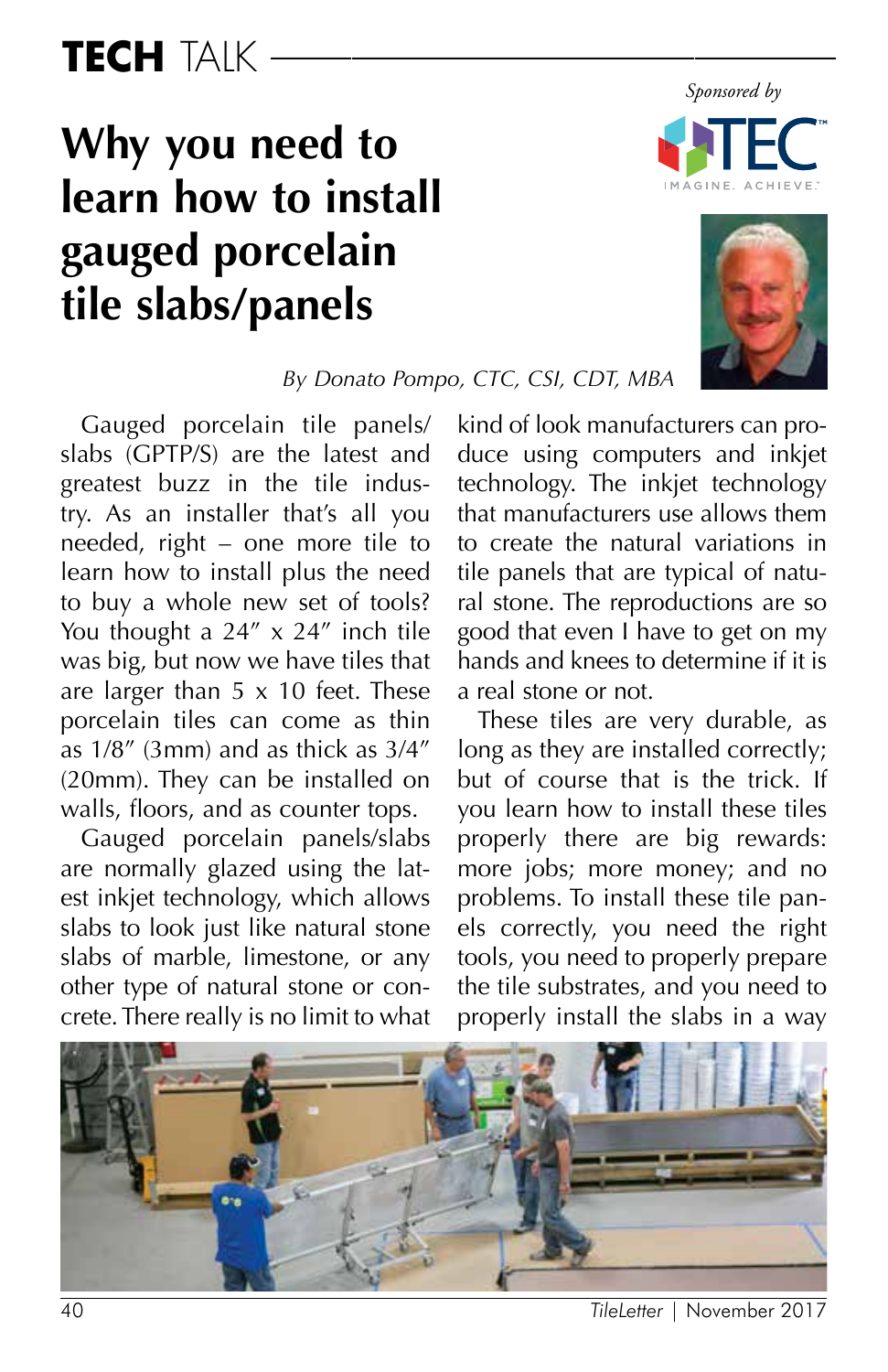## TECH TALK –



Now TEC**®** Power Grout**®** Ultimate Performance Grout performs even better, achieving the highest standards

for a cementbased grout. To make installation easier and faster, Power Grout has an extended pot life of 60-80 minutes *and* the fastset time of just four hours. Power Grout



has superior stain resistance to better protect the long-term beauty of the grout. Improved Power Grout guarantees color uniformity and zero efflorescence\*, a competitive advantage proven by independent testing. Additionally, Power Grout sets itself apart as the only cement-based grout to exceed 10,000 psi compressive strength, to deliver the strongest grout joints.

Power Grout provides excellent performance on floors and walls in virtually any environment including high-traffic areas, wet conditions, and from residential up to extra-heavy commercial applications. The breakthrough technology in Power Grout provides ease of use and additional benefits that reduce installer callbacks. tecspecialty.com.

\*For details about the TEC® Power Grout® Limited Lifetime Warranty, contact your sales associate or visit tecspecialty.com.

that is different from installing traditional tiles.

Take note: there are now new ANSI standards for these tiles. ANSI A137.3 is the new standard for "Gauged Porcelain Tile Panels/ Slabs" dictating how they should be manufactured to meet certain physical properties. ANSI A108.19 is the new standard for the interior installation of "Gauged Porcelain Tile Panels/Slabs."

### **Benefits of installing gauged porcelain tile panels/slabs**

So why should you learn to install gauged porcelain tile slabs? Well, to start with, you can differentiate yourself from others because most installers don't know how to install these tile panels. That means more jobs and more money. There is a higher demand right now for



42 *TileLetter* | November 2017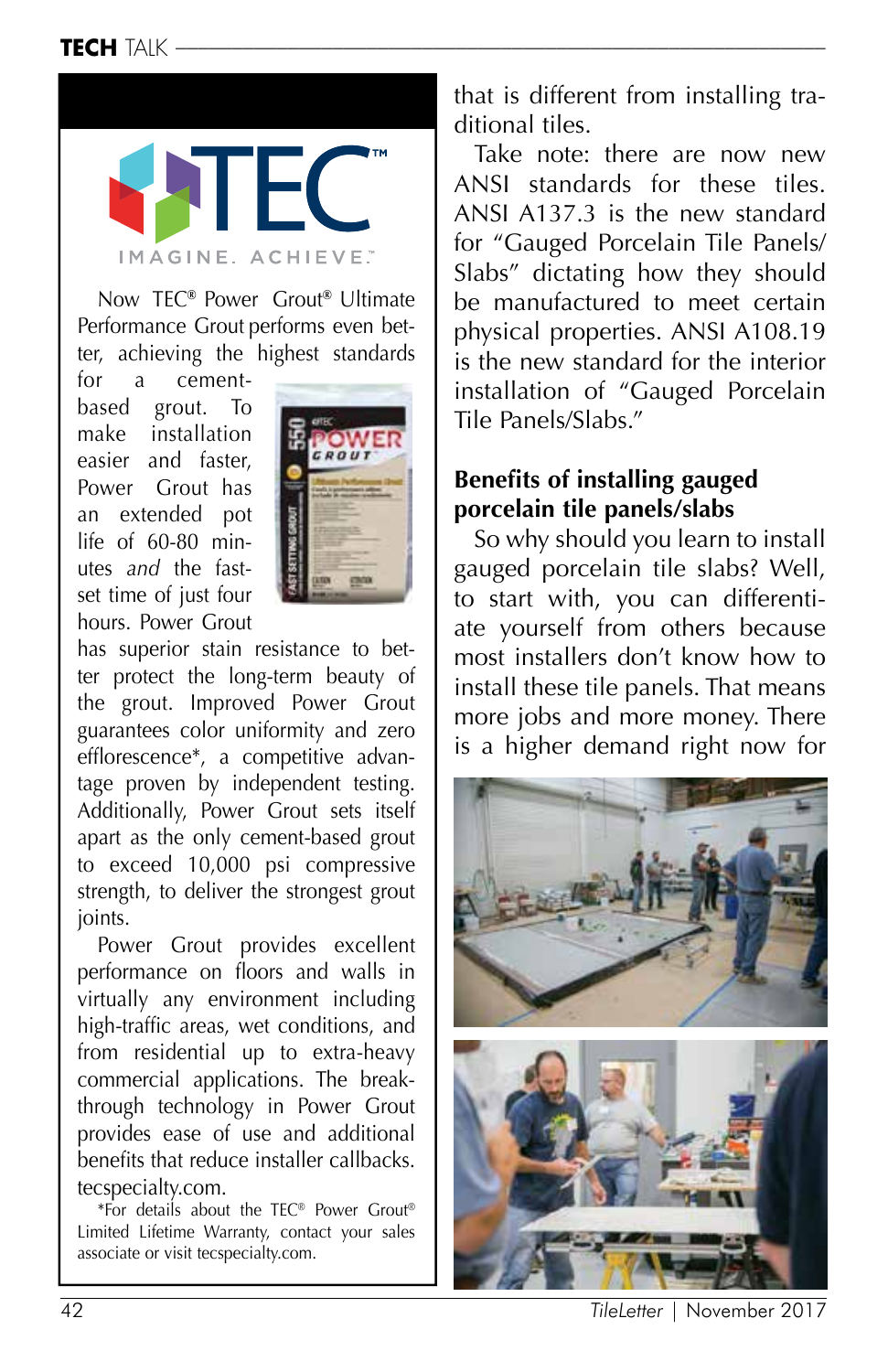#### TECH TALK –

gauged porcelain panel installers, so high demand/low supply means you charge more.

Actually, you have to charge more for labor because the pro ductivity is much less. You need at least two laborers to install a panel and you probably should have up to four laborers in a crew to manage the process and ensure a successful installation. More labor means more profit.

You need the right tools too, which will cost you about \$1,000 to get started. You need a good rack for moving the slabs around and to lift them into place. You need the extended forklift forks for properly lifting the crates. You need a good flat table to work on. You need the scoring and cutting tools to make good cuts. You need to buy the Euro slanted trowels to help ensure you achieve full thin-set coverage. You need to buy the plastic leveler clips to avoid tile lippage. So you have to figure this into your cost too. (For more information on this, see Tech Talk, *TileLetter* October 2017 issue)

This tile also sells for a lot more. It goes for \$7.00 or more per square foot. You have to figure in waste and breakage, which adds up. A 5' x 10' foot tile panel will cost you \$400 or more. So put ting your profit margin on your tile purchase brings you even more profit. On a square-footage-basis, you are making some good profit, and deservingly so.



44 *TileLetter* | November 2017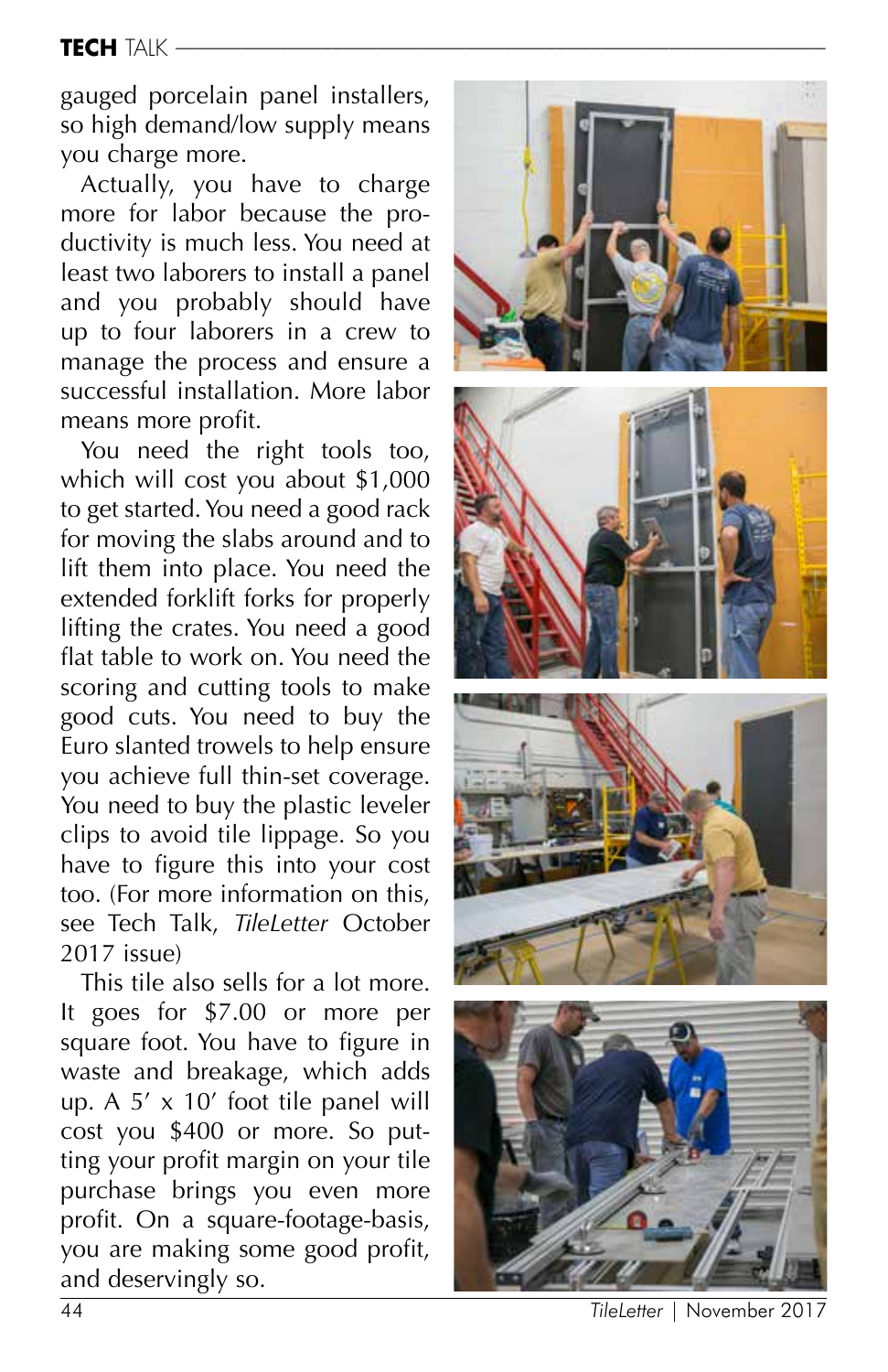## **Learning how to install GPTP/S**

So how do you learn how to install gauged porcelain tile panels/slabs properly, so you avoid an expensive lesson or learn at someone else's expense?

Manufacturers and importers of gauged porcelain tile panels realize they need installers to install the product in order to sell it. They know it has to be installed correctly or it will come back to haunt them, as well as everyone else. As I always say, when there is a problem it doesn't matter who is at fault – everyone pays either in time, money or reputation. So it is in everyone's best interest to help the installers learn how to install these products correctly.

Tile manufacturers and setting material manufacturers provide installation guidelines for gauged porcelain tile panels. Some have videos showing the installation process. Many of them provide workshops to help train installers.

The critical part of installing these large tile panels is to achieve a structurally sound and flat substrate so it does not vary out of plane more than 1/8" in 10' or 1/6" in 24". Another critical part of the installation is to achieve full thin-set mortar contact between the back of the tile and its substrate. There are special techniques for applying the thinset that you must follow. There are also special techniques for embedding the tile panels into the thin-set mortar in a way that allows the air to escape from under the tile, which is critical. If air is trapped under these tile panels, then that makes the tile panels more susceptible to damage if they are subjected to certain live loads or other stresses.

## **Online education about installing GPTP/Ss**

If you don't have time to attend a manufacturer's workshop to learn how to install these large gauged tile panels, you can always take the University of Ceramic Tile and Stone's online course and complete it in one night, or in as little as about five hours. The Tile Installer Thin-set Standards (ITS) Verification course not only will teach you in detail how to install these large tile panels on walls and floors, but it will also teach you the current tile industry standards, practices, and methods for substrate preparation and for the tile installation. The online courses give you 24/7 access for two weeks. All you need is a computer and an internet connection. For details of the ITS Verification course content go to https://uofcts. org/online-courses/titc-certified/.

The ITS Verification course section on how to install large tile panels is professionally narrated and has video and animations showing the detailed steps to installing the tile panels. It goes through